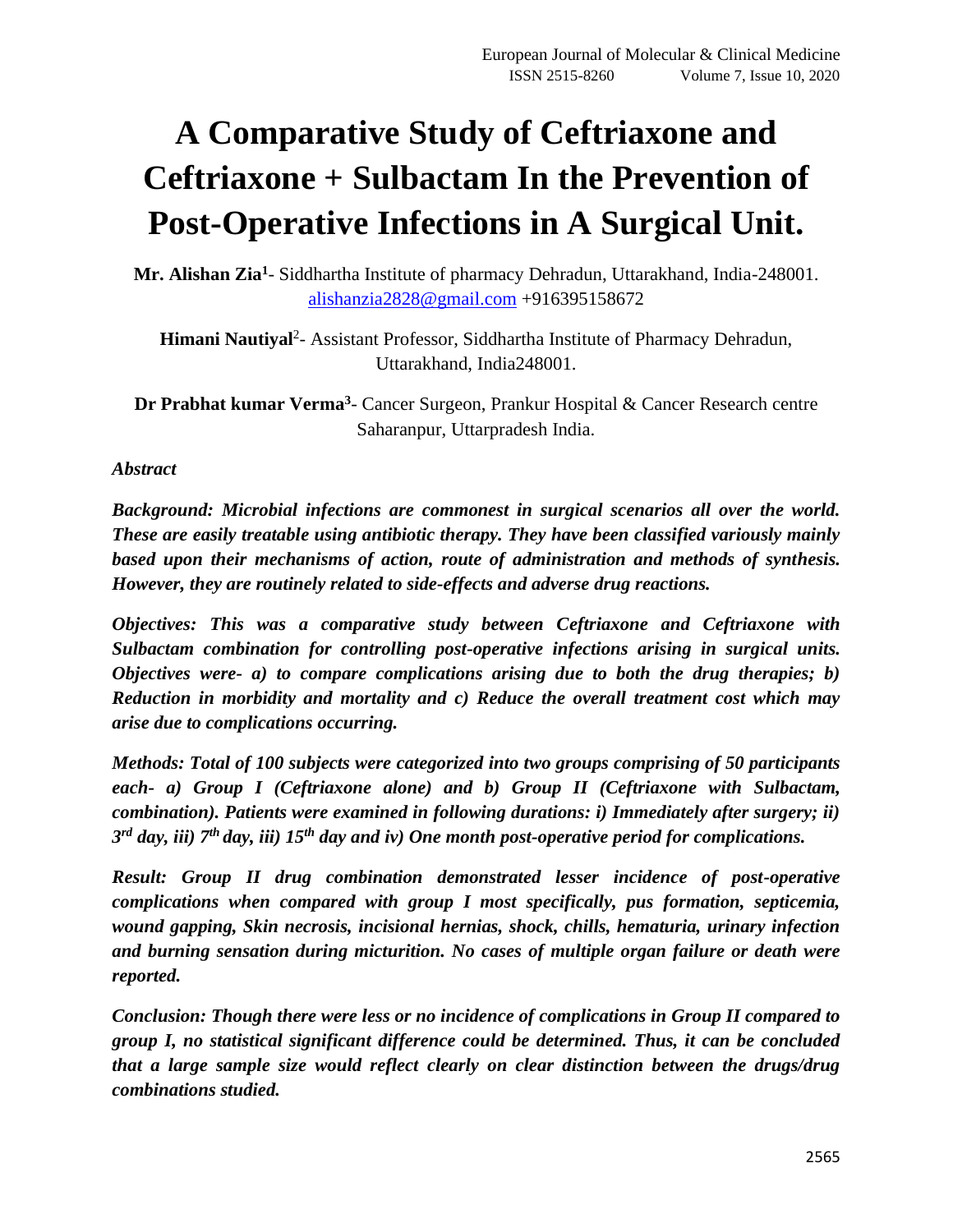#### **INTRODUCTION**

## **'ATTACHMENT, INVASION AND MULTIPLICATION OF BACTERIA IS KNOWN AS INFECTION''**

Bacterial infection is one of the most common infection across the world, these infections can be easily treated with antibiotic, antibiotics are economically affordable and almost everyone can afford them, antibiotics are the substance or material which is responsible for inhibiting the growth of microbes or to kill the microbes without severely harming normal body cells**.** (Marino PL 2006)

Antibiotics can be natural, artificial /manmade or synthesize by one organism which inhibits the growth of other irrespective of their sources they both are capable of killing and inhibiting the growth of bacteria. The very first antibiotic to be discovered was penicillin It was discovered by Dr Alexander Fleming in 1928 working on staphylococcus bacteria, this antibiotic was used to treat the wounded soldiers back in days, by this discovery he earned Nobel prize in 1945. (Hawkey PM 2007)

Antibiotics are those which are used to treat bacterial diseases but if they are used in excess they can cause side effects such as nausea and vomiting apart, from this excessive use of antibiotics can cause the bacteria to develop resistant against it. Due to this anthropogenic resistance antibiotic will have no effect on bacterias. (Unemo G & Golparian D 2011)

#### **PROBLEMS WITH THE USE OF ANTIBIOTICS** (Tripathi KD 2013)

Antibiotics help us to get rid of the pathogens but at the same time they are also responsible for causing irritation. And this often occurs at the site of application.

Some antibiotics are also responsible for producing toxicity within the body. Antibiotics increase the level of enzymes in the liver, which damage the liver and often other vital organs like kidney, are also affected.

When antibiotics are taken they reacts with antibodies this sometimes cause reactions, which are sensitive and known as anaphylactic shock. Symptom includes rashes and irritation. Anaphylactic shocks also results in death in severe cases.

Frequent use of antibiotics causes the pathogen to become resistant to that specific antibiotics and they remain Unaffected by them even when use in large amount.

#### **CHOICE OF ANTIBIOTICS** (Tripathi KD 2013)

Every person is different and their internal body also therefore an antibiotic must be choose with respect to a particular patient.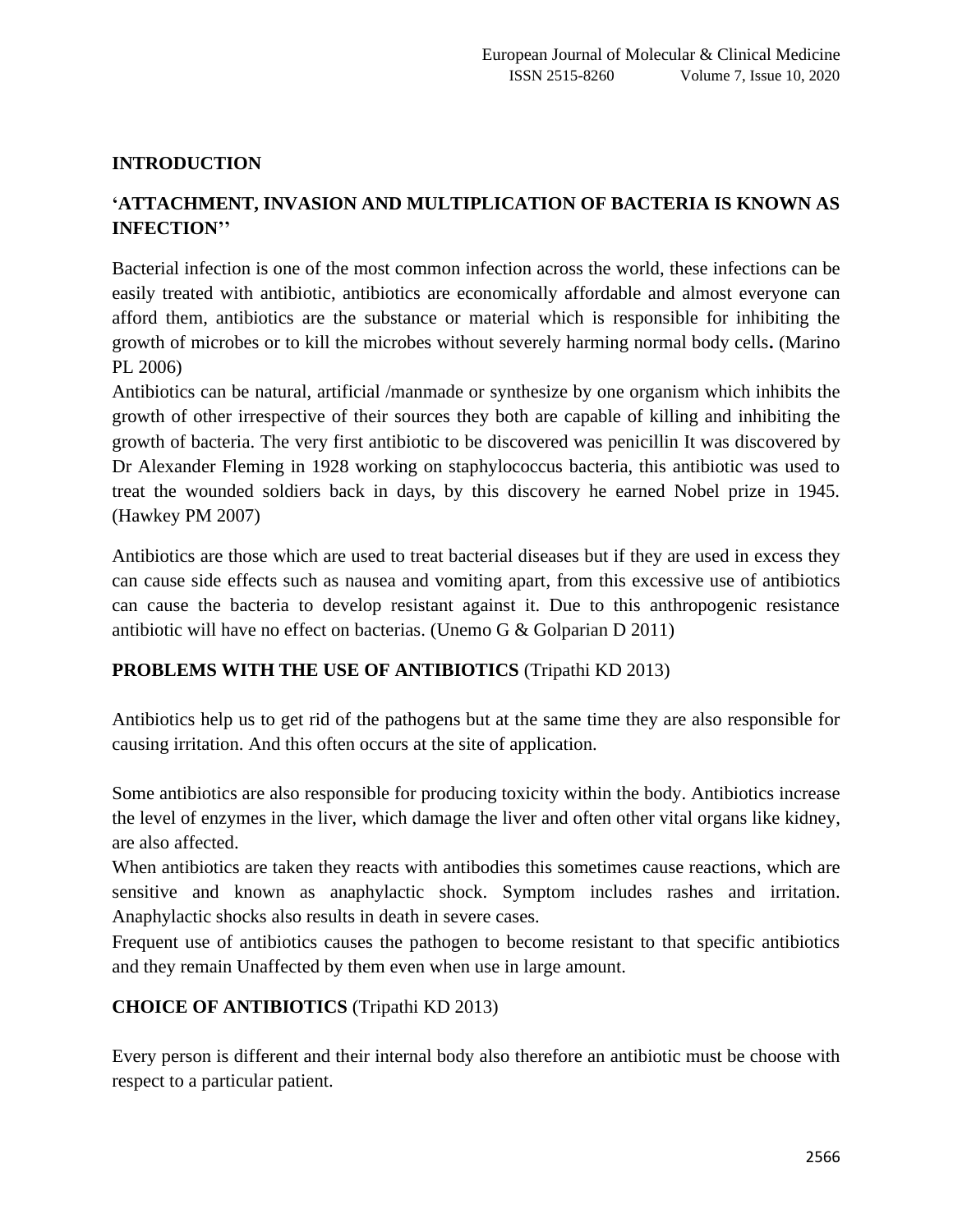Amount of drugs given to a patient varies greatly with age younger children are given low dose otherwise it can cause reactions within the body which can be fatal for small childrens.

Many people have defective organs such as liver and kidney which are very essential for proper functioning of the body as they help to get rid of toxic substances from the body so a patient with defective organs can have problems with drugs which can further damage the organ.

Many people are allergic to certain chemicals present in the drugs therefore a patient must be questioned and test before giving a drug.

Pregnant women should avoid use of any kind of drugs because these can be lethal for the developing fetus although some antibiotics are safer to use but it's better if avoid.

#### **METHODOLOGY**

- ➢ All the patients of surgery was included in this study like, hernias, plastic surgery and in infected like acute cholecystitis, appendicitis, enteric perforation, accidental wound suturing, cancer surgeries, amputation etc.
- ➢ The Primary investigation was done TLC, HB, PT COUNT, LFT, RFT, BLOOD UREA etc
- $\triangleright$  Duration of work was six month.

A total of 50 patients were distributed into 2 groups, 25 patients were subjected in group 1 those who underwent ceftriaxone dose, group 2 included 25 patients those who underwent ceftriaxone + sulbactam dose.

A total of 50 cases of all types of surgery were included in this study from 2019-2020 (admitted/operated) in Prankur hospital and cancer research centre, Mahipura Saharanpur UP.

Data was collected from all the patients,

This study was divided into two following groups.

**Group 1**:- In the first group the plane Ceftriaxone was used in post operative infection (min 25 patients)

**Group 2:-** In the second group the Ceftriaxone + Sulbactam was used in post operative infection. (min 25 patients)

All the patients were examined,

- Immediately after surgery,
- 3rd day of post operative,
- 7th day of post operative,
- 15th day of post operative,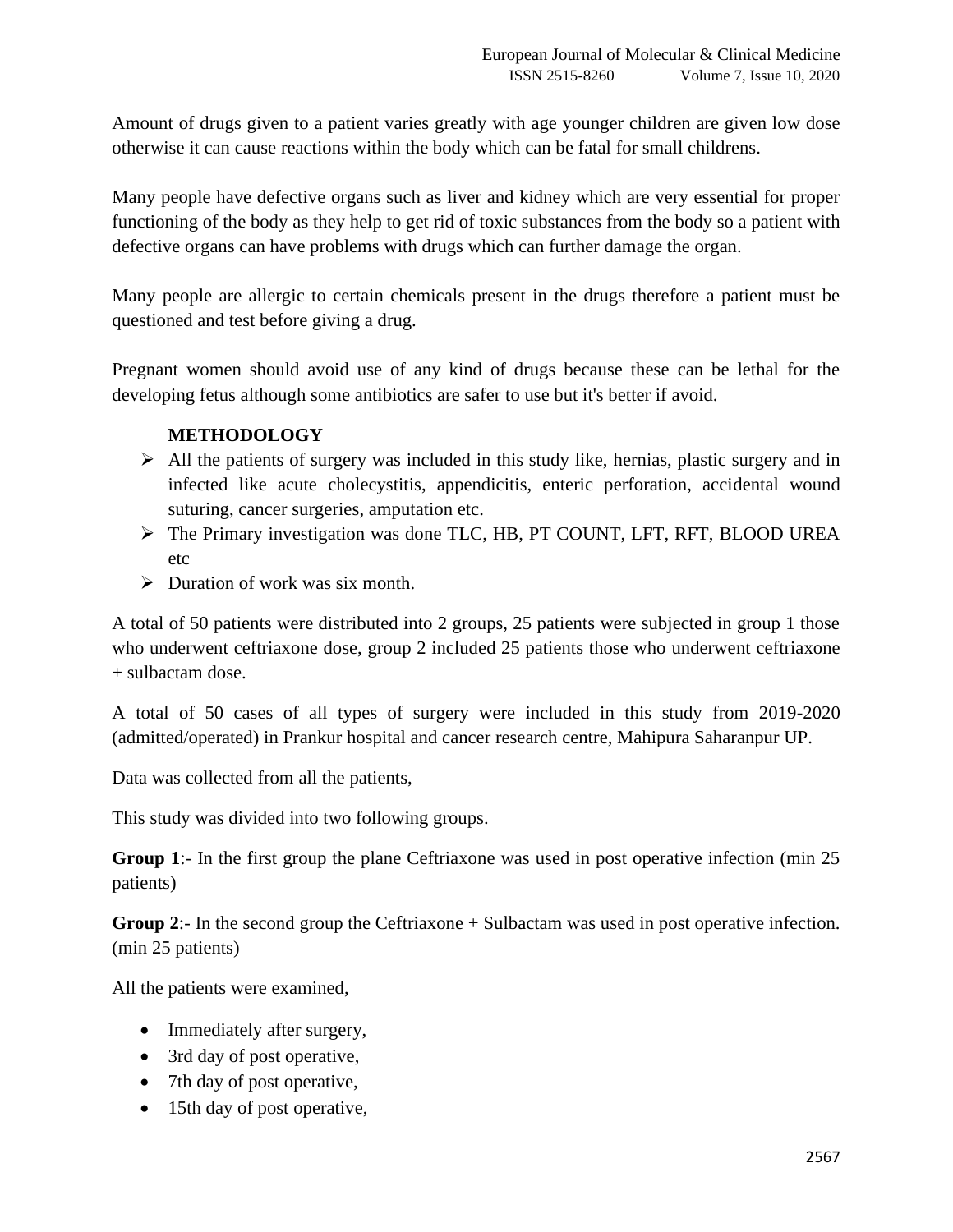• One month of post operative,

All the data regarding post operative complication was recorded.

#### **DOSE:-**

For urinary tract infection/soft tissue and skin: 1-2gm i.v or i.m./day.

To prevent the infection, it must be combined with sulbactam or tazobactam.

Dose 1 to 2 gm IV/ IM once a day (or in equally divided doses twice a day) or dose and duration depend on the nature and severity of the infection.

The total dose should not exceed 4 gm/day.

- $\triangleright$  In clean cases we give any antibiotics as a prophylaxis in order to prevent infection before surgery, but in case of post operative we give both for, prevention and treatment.
- $\triangleright$  But in infected cases like enteric perforation, trauma, accidental injuries, appendicitis, cholecystitis, osteomylitis, infected diabetic ulcer, cellulitis and abscess etc we give antibiotic to control the infection, in such cases we start antibiotics as empirical and try to get culture and sensitivity of pus from the microbiology lab and then start the antibiotic.
- $\triangleright$  In our study we have randomly distributed all types of cases in our study to compare the effect post surgery.
- $\triangleright$  Listed complication are not exclusively related to the antibiotics given, they may be because of patients factor, so we have to focus more on post operative complication which are related to the antibiotics used.

#### **Statistical analysis**

Statistical analysis was performed using the SPSS software (version 22, IBM Corp., NY) and unpaired  $T$  test was applied. P value  $\langle 0.05 \rangle$  was considered statistically significant.

#### **5. RESULTS AND OBSERVATION**

Total no of patients  $= 50$ 

These patients were divided into two groups

Group  $1$ (Ceftriaxone) = 25

Group 2 (Ceftriaxone + Sulbactam) =  $2$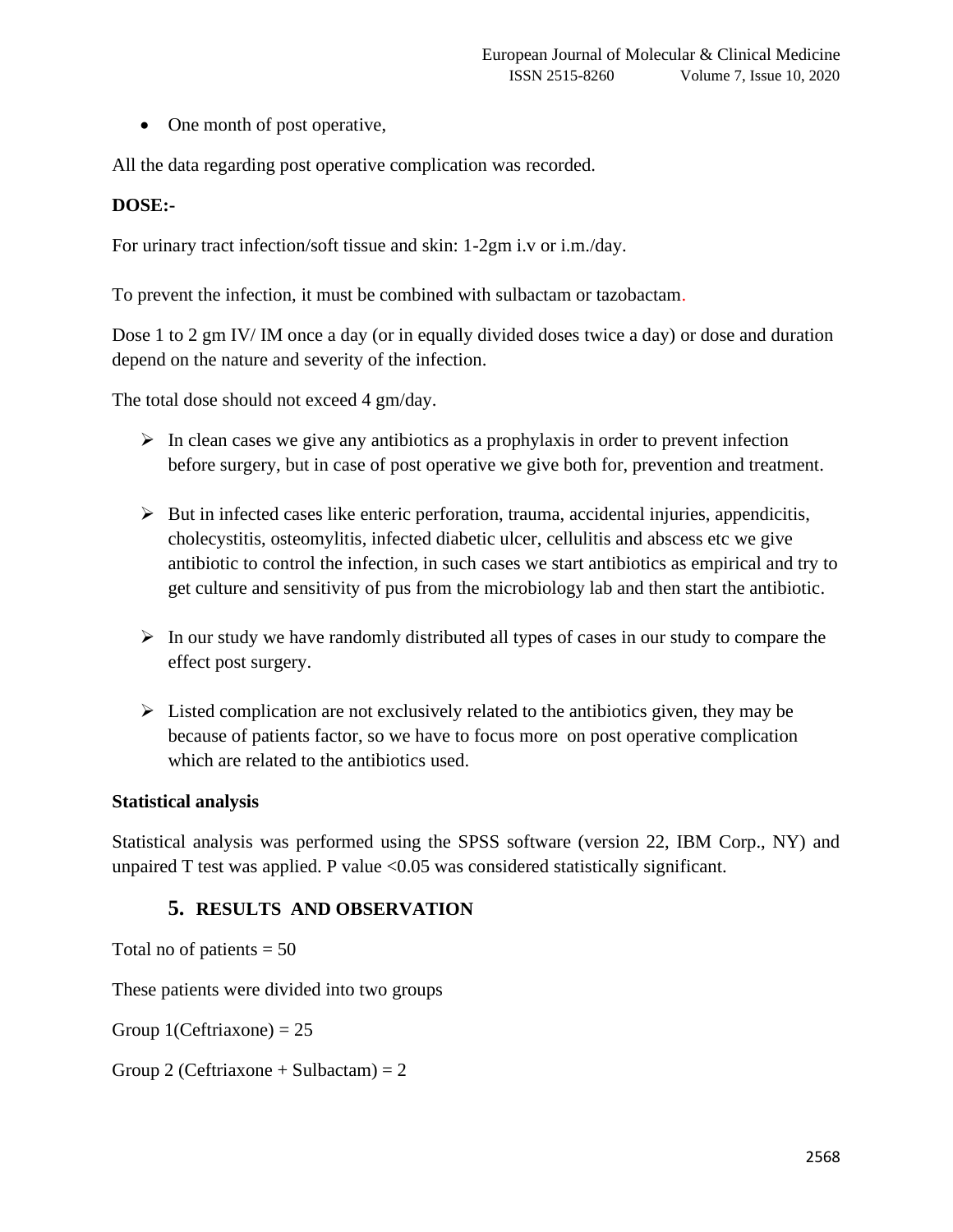| S.NO | <b>SEX</b>    | <b>NO OF PATIENTS</b> | %AGE |
|------|---------------|-----------------------|------|
|      | MALE          | ں ر                   | 70%  |
|      | <b>FEMALE</b> | ⊥J                    | 30%  |

#### **TABLE 2: Percentage of Male –Female**

#### **ANNEXURE/ Vomiting**

#### **Table 6: Percentage of patients showing post operative complication-vomiting**

| <b>CEFTRIAXONE</b> |                    |                |             | <b>CEFTRIAXONE + SULBACTAM</b> |                |             |
|--------------------|--------------------|----------------|-------------|--------------------------------|----------------|-------------|
| S. NO              | Vomiting           | No of          | Percentage  | Vomiting                       | No of          | Percentage  |
|                    |                    | patients       | of patients |                                | patients       | of patients |
|                    | Immediate after    | 2              | 4%          | Immediate after                |                | 2%          |
|                    | surgery            |                |             | surgery                        |                |             |
| $\overline{2}$     | $3rd$ day of post  | 1              | 2%          | $3rd$ day of post              | $\theta$       | 0%          |
|                    | operation          |                |             | operation                      |                |             |
| 3                  | $7th$ day of post  | $\theta$       | 0%          | $7th$ day of post              | $\theta$       | 0%          |
|                    | operative          |                |             | operative                      |                |             |
| $\overline{4}$     | $15th$ day of post | $\overline{0}$ | 0%          | $15th$ day of post             | $\overline{0}$ | 0%          |
|                    | operative          |                |             | operative                      |                |             |
| 5                  | One month of       | $\overline{0}$ | 0%          | One month of                   | $\theta$       | 0%          |
|                    | post operative     |                |             | post operative                 |                |             |



**Graph 1: Column graph showing post operative complication - vomiting**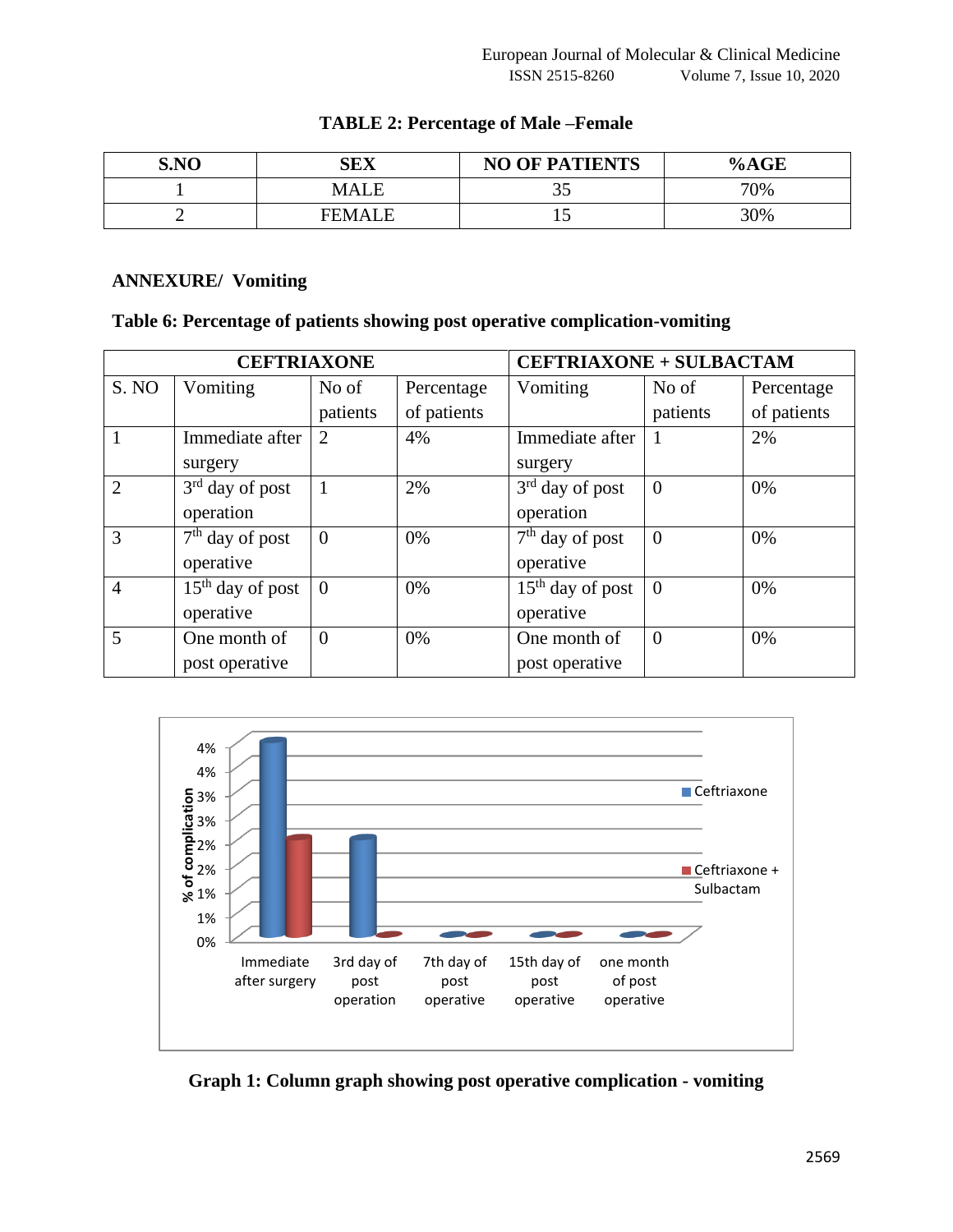| <b>Complications</b>                                   | P value |
|--------------------------------------------------------|---------|
| Post-operative vomiting                                | 0.199   |
| Post-operative nausea                                  | 0.07    |
| Mild collection                                        | 0.189   |
| Moderate pus discharge                                 | 0.08    |
| Gapping of wound                                       | 0.33    |
| Burst abdomen                                          | 0.27    |
| Skin necrosis                                          | 0.27    |
| Pyoperitoneum                                          | 0.17    |
| Pus discharge P/V                                      | 0.086   |
| Increase in pus discharge from drainage site           | 0.073   |
| Incisional hernias                                     | 0.173   |
| Increase in TLC                                        | 0.328   |
| Fever                                                  | 0.199   |
| Septicaemia                                            | 0.27    |
| Multiple organ failure                                 |         |
| Increase in blood urea                                 | 0.173   |
| Shock                                                  | 0.173   |
| Deep wound infection                                   | 0.332   |
| Systemic sepsis                                        | 0.173   |
| Chills                                                 | 0.273   |
| Post-operative burning sensation during<br>micturition | 0.1     |
| Urinary infection                                      | 0.5     |
|                                                        |         |
| Hematuria                                              | 0.42    |
| Death                                                  |         |

# **Table 30: Table demonstrating P values**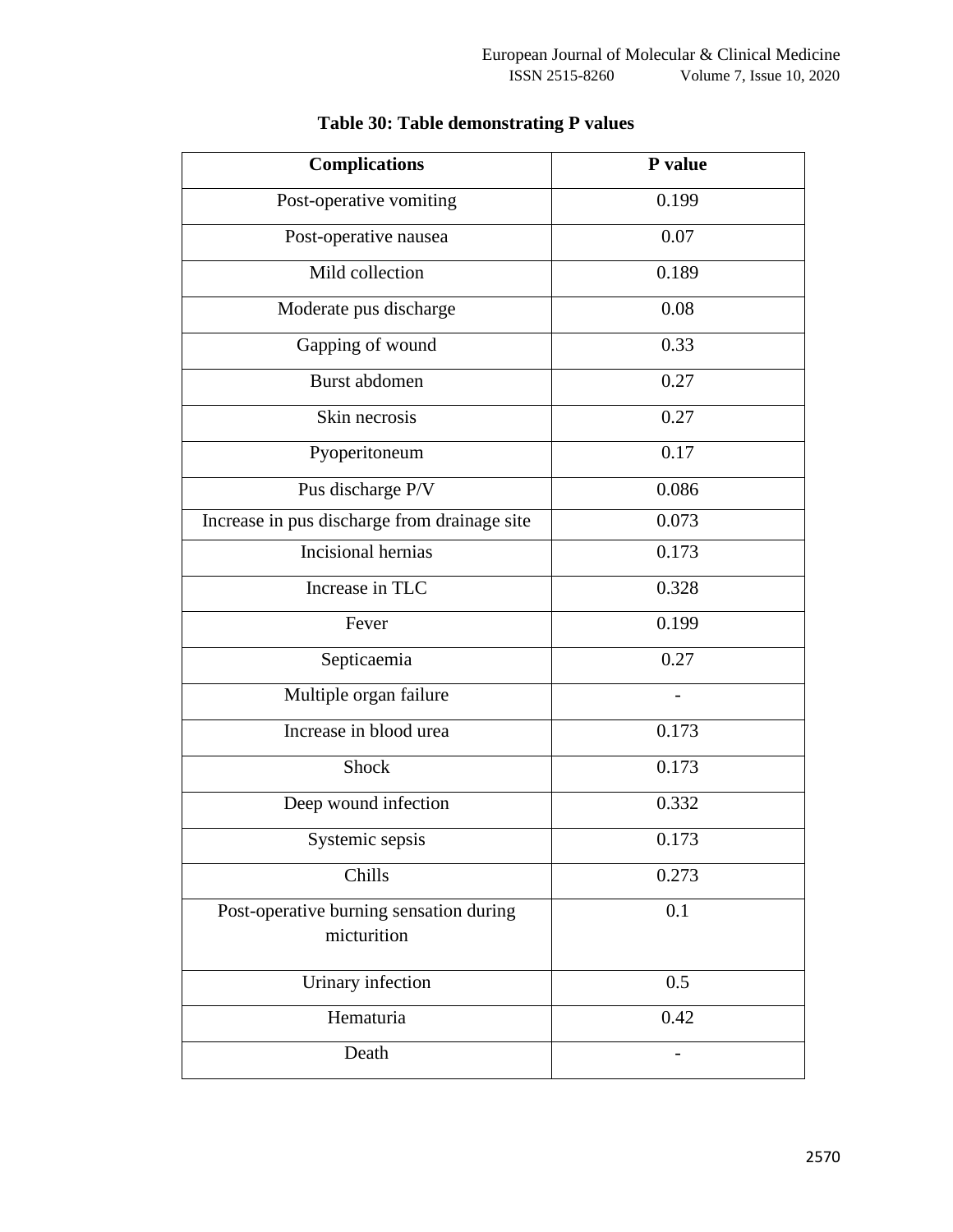#### **6. DISCUSSION**

Antibiotics are backbone for the treatment and management of numerous infectious conditions. In surgery, these anti-microbial drugs are prescribed for mainly three reasons- 1) As a prophylactic measure; 2) As an adjunct to treatment and 3) As part of treatment. Administration of pre-operative antibiotics reduces incidences of infections at the surgical site. Infection occurring at a surgical site is the most common post-operative complication that significantly affects an individual's mortality along with morbidity. Infection of a surgical wound is the most frequently encountered nosocomial complication in patients who have undergone surgery. Thus, pre-operative anti-microbial prophylaxis is an important aspect of treatment which involves appropriate choice of broad-spectrum antibiotic along with proper administration. Infections at surgical sites account for approximately 14 to 16% of around two million cases of nosocomial infections which involve hospitalized subjects in US. A World Health Organization survey reported a prevalence of nosocomial infection from 3% to 21% of which infection of wounds encompasses roughly 5 to 34% cases.

In this study, comparison between complications caused by Ceftriaxone was made between Ceftriaxone and sulbactam combination.

- (I) **Subject distribution:** 70% of study participants were male subjects while 30% were of female gender (table 2).
- (II) **Age-distribution:** There were no patients enrolled within the age ranges of 11 to 15 years and 16 to 20 years. 6%, 2%, 14%, 12% and 18% each, 16%, 4% each and 6% of the study participants belonged to 21 to 25 years, 26 to 30 years, 31 to 35 years, 36 to 40 years, 41 to 45 years and 51 to 55 years, 56 to 60 years and 61 to 65 years each and above 66 years, respectively (table 3).
- (III) **Clinical diagnosis of patients reporting to the OPD:** Of the study group participants, diabetic foot ulcers were seen in 6%, incisional hernia was reported in 14%, 4% of subjects suffered from accidental injury to facial region, 12% were diagnosed with cholecystitis, 10% had carcinoma of breast, 6% underwent abdominal hystectomy, 2% reported following post cellulitis of leg, 4% reported with anal fistulas, 8% suffered from acute obstruction in intestines while 4% suffered from third degree bleeding piles, 2% were suffering from Buerger disease, 8% had appendicitis, 4% were detected with urinary bladder stone while 8% each were diagnosed with cancer of urinary bladder and benign prostatic hyperplasia (table 4).
- (IV) **Distribution of patients treated with diabetes:** 50% each (n=25) of categorized groups were treated with Ceftriaxone (Gp.2) and combination of Ceftriaxone and Sulbactam (table 5).

Following are the complications studied and compared between both the group: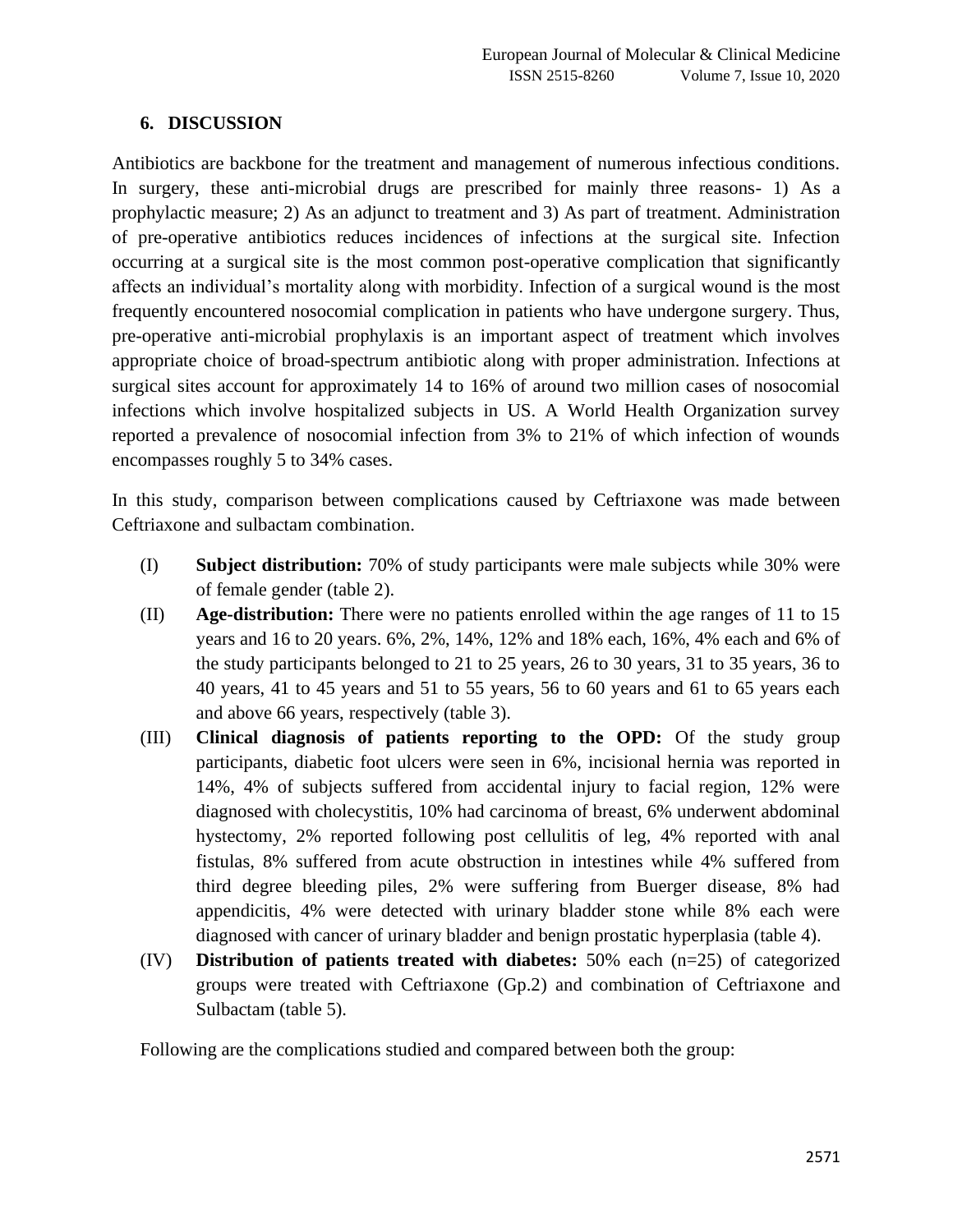- (i) **Post-operative vomiting:** 2% of patients reported post-operative episodes of vomiting immediately following surgery in Group I (Ceftriaxone) while 4% of patients demonstrated this symptom in Group II (Ceftriaxone + Sulbactam). Only 2% of group I patients reported with post-operative vomiting on the  $3<sup>rd</sup>$  post-operative day while no such cases were reported in Group II. No incidences of post-operative vomiting were observed on  $7<sup>th</sup>$  and  $15<sup>th</sup>$  days and one month follow-up (table 6). A non-significant P Value of 0.199 was found on comparing post-operative vomiting in both groups (Table 30).
- (ii) **Post-operative nausea:** 2% each of study participants in group I presented with symptoms of post-operative nausea immediately and on  $3<sup>rd</sup>$  day post-operatively while no similar side-effect was observed in group II subjects and in further followup period (table 7). Post-operative nausea was also found to have no significant difference  $(P=0.07)$  (Table 30).
- (iii) **Mild collection:** In Group I patients, mild collection was observed in 10%, 6% and 2% cases at  $3<sup>rd</sup>$  day,  $7<sup>th</sup>$  day and one month, respectively post-operatively whereas in group II, 6% and 2% of patients showed these symptoms on  $3<sup>rd</sup>$  and  $7<sup>th</sup>$  day of followup. No episodes were observed in further follow-up period (table 8).This symptom also was found to have no significant difference (P=0.189) (Table 30).
- (iv) **Moderate pus discharge:** Moderate amount of pus discharge was reported only in 45 cases on 3rd post-operative day while 2% of study participants reported this presentation after one month. No pus discharge was seen on 7th and  $15<sup>th</sup>$  day of postsurgical period in group I while no incidence was reported from group II (table 9). Here also, no statistically significant P value (0.08) was obtained (Table 30).
- (v) **Gapping of wound:** This complication was observed in 4% and 2% patients in Group I and II, respectively on  $7<sup>th</sup>$  day following surgery. No cases were reported in any other follow-up duration (table 10). Study group comparison did not yield any statistically significant P value (0.33) (Table 30).
- (vi) **Burst abdomen:** Abdominal burst was noted in 4% and 2% patients on 7<sup>th</sup> day postoperatively in both the groups while no incidences were reported in remaining followup (table 11). Cases of burst abdomen in both the study groups also, did not show any statistically significant difference (P=0.27) (Table 30).
- (vii) **Skin necrosis:** Necrosis of skin was seen in 6% and 2% cases on 7<sup>th</sup> day postoperatively in groups I and II, respectively whereas no incidence of skin necrosis was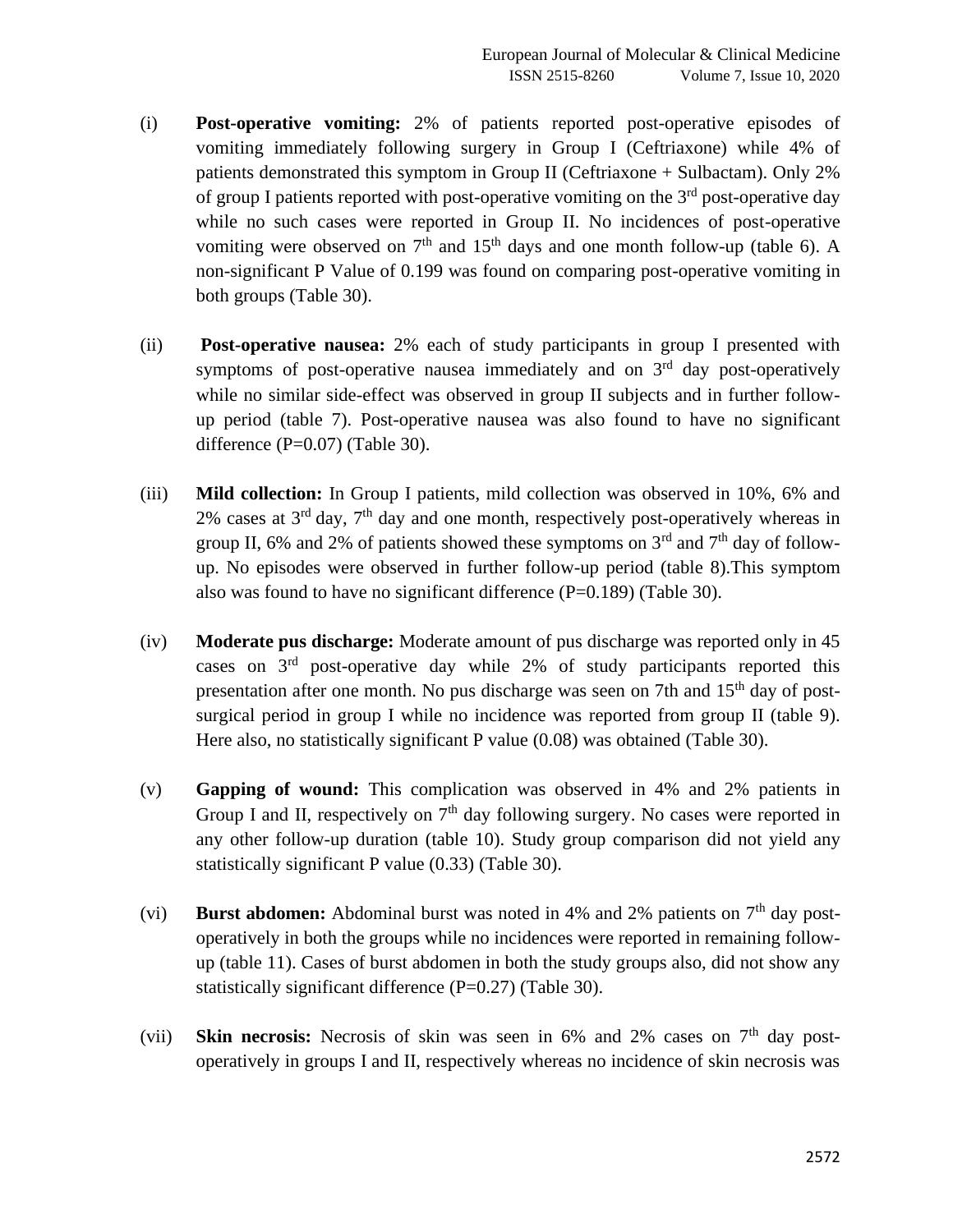observed in rest of the follow-up period (table 12). There was statistically significant difference observed between both the groups  $(P=0.27)$  (Table 30).

- (viii) **Pyoperitoneum:** Only 2% of patients were diagnosed with pyoperitoneum on  $7<sup>th</sup>$ post-operative day in group I while no cases were reported from group II. No patient reported with this complication in follow-up (table 13). Cases of pyoperitoneum also did not show any statistical significance (P=0.17) (Table 30).
- (ix) **Pus discharge P/V:** In group I patients, pus discharge was noted in 4% and 2% cases on  $7<sup>th</sup>$  day and one month post-operatively. No incidences were observed immediately following surgery or on  $3<sup>rd</sup>$  and  $15<sup>th</sup>$  day of post-operative period. No pus discharge was reported from group II patients (table 14). Cases within both groups on comparison showed no statistical significance  $(P=0.086)$  (Table 30).
- (x) **Increase in pus discharge from drainage site:** 2% of patients in group I reported increase in pus discharge from site of drainage while no cases were seen in rest of the follow-up period. None of the patients in group II presented with this complication (table 15). No statistically significant difference (P=0.073) was observed between both groups (Table 30).
- (xi) **Incisional hernias:** Incisional hernias were reported in 2% of group I patients one month following surgery while no patients were observed in group II (table 16).no significant difference ( $P=0.173$ ) was observed between groups (Table 30).
- (xii) **Increase in TLC:** In group I patients, an increase in TLC was noted in 10%, 8% and 4% cases on  $3<sup>rd</sup>$ ,  $7<sup>th</sup>$  and  $15<sup>th</sup>$  day of post-operative period. No rise in TLC was seen immediately and after one month of surgery. In group II patients, 8%, 6% and 2% cases were reported immediately following surgery and after one month of postoperative period. (table 17) No significant difference  $(P=0.328)$  between both groups (Table 30).
- (xiii) **Fever:** fever was noted in 4% and 2% of patients immediately following surgery and on third day post-operatively, respectively while no fever was seen on  $7<sup>th</sup>$  day,  $15<sup>th</sup>$ day and one month period post-operatively in group I. In group II, fever was seen in 2% cases immediately following surgery and no incidence in remaining follow-ups (table 18). No statistically significant difference  $(P=0.199)$  was obtained (Table 30).
- (xiv) **Septicemia:** In group I subjects, cases of septicemia were noted with 6% and 2% incidences on  $3<sup>rd</sup>$  and  $7<sup>th</sup>$  day post-operative period while 2% incidence of septicemia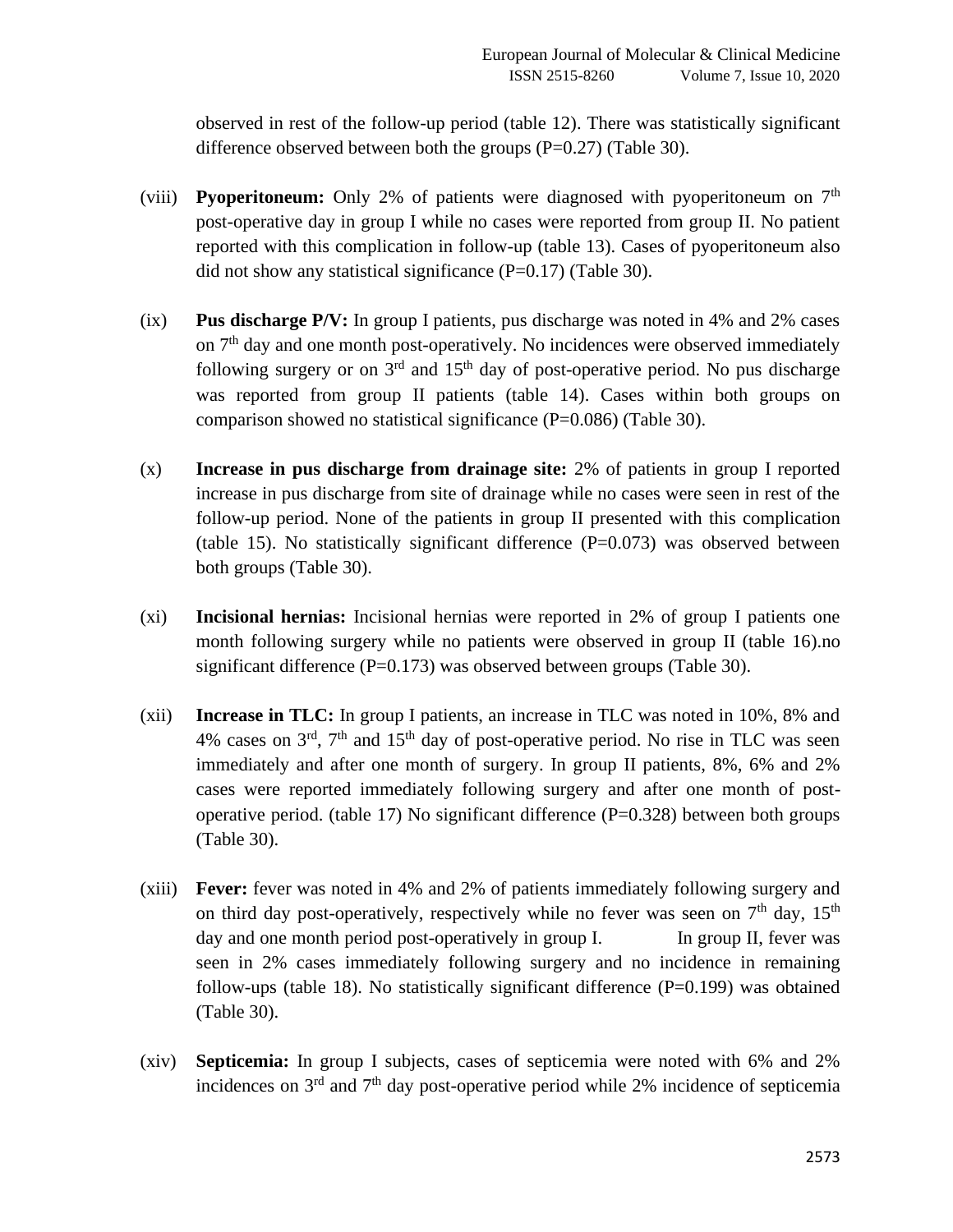cases were noted on similar follow-up interval in group II patients. There were no cases of septicemia recorded in remaining follow-up (table 19). Also, no statistical significance  $(P=0.27)$  was obtained (Table 30).

- (xv) **Multiple organ failure:** No cases with multiple organ failures were encountered in either of the groups (table 20). Statistical test could not be applied as there were no case subjects in this category (Table 30).
- (xvi) **Increase in blood urea:** Elevated levels of blood urea were observed in 4% patients immediately after surgery with further similar alteration in remaining follow-up for group I while none of the patients in group II showed increase in blood urea levels (table 21). Non-significant difference  $(P=0.173)$  was found on comparison of increased blood urea levels in both the groups (Table 30).
- (xvii) **Shock:** Episode of shock was observed in 4% of patients immediately following surgery in group I. No incidences of shock were seen elsewhere in either of the groups (table 22). No significance was observed between both groups  $(P=0.173)$ (Table 30).
- (xviii) **Deep wound infection:** Infection of deep wounds was seen in 4% and 2% patients on 3<sup>rd</sup> day of post-operative period in both the groups while no cases were observed in any other follow-up intervals in either of the groups (table 23). Cases with deep wound infection demonstrated no statistically significant P value (0.332) (Table 30).
- (xix) **Systemic sepsis:** 4% of group I patients presented with systemic sepsis on 3rd day post-operatively with no incidence observed in remaining follow-ups in group I. No patient in group II developed systemic sepsis (table 24). Again, no statistical significance could be observed on analysis  $(P=0.173)$  (Table 30).
- (xx) **Chills:** Phenomenon of chills was seen in 6% and 2% of group I subjects immediately following surgery and on  $3<sup>rd</sup>$  post-operative day, respectively whereas 2% each of patients in group II in similar follow-up demonstrated these symptoms. No other patient in any of the study group reported with chills (table 25). There was no statistical significance (P=0.273) obtained (Table 30).
- (xxi) **Post-operative burning sensation during micturition:** This side-effect was noted in 6% and 2% in patients on  $15<sup>th</sup>$  day and one month of post-operative period in group I while in group II, 2% each of patients felt burning sensation during micturition (table 26). No statistically significant difference (P=0.1) was observed (Table 30).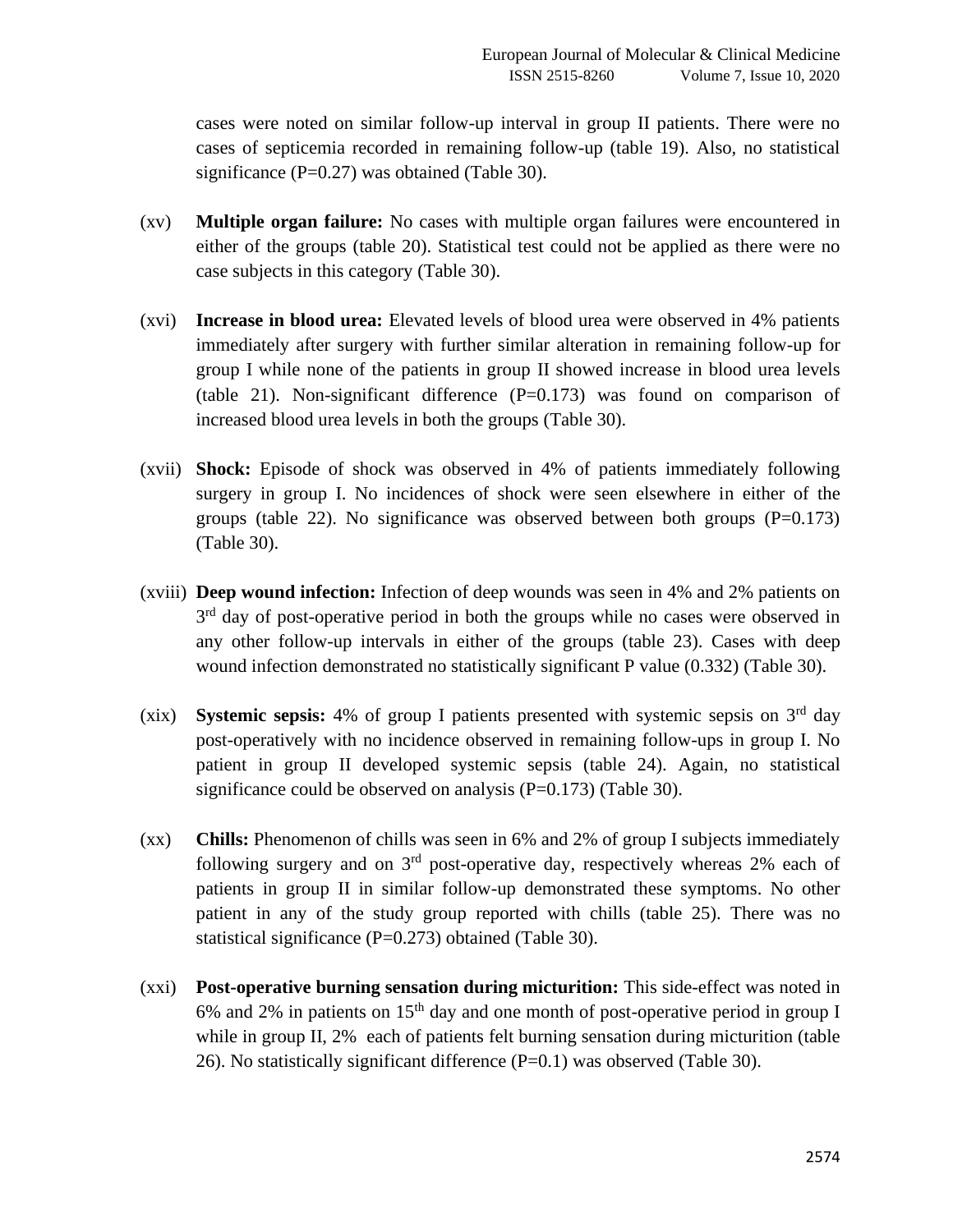- (xxii) **Urinary infection:** onset of urinary infection was seen on  $7<sup>th</sup>$  day and after one month of surgical procedure in group I whereas 2% each of patients in group II reported with this presentation in similar follow-up (table 27). Subject groups with urinary infection also, did not demonstrate any statistical significance (P=0.5) (Table 30).
- (xxiii) **Hematuria:** Hematuria was seen in 8% and 6% cases immediately following surgery in groups I and II, respectively. No other follow-up cut-off showed this side-effect (table 28). Non-significant difference  $(P=0.42)$  was observed in this category (Table 30).

**Death:** No case of death as a result of drug therapy was seen in either of the groups (table 29). No statistical test could be performed as there were no death cases (Table 30).

## **7. SUMMARY AND CONCLUSION**

Following is the summary and conclusion of current study-

- 1. None of the drug combinations demonstrated any significance with the adverse effects studied.
- 2. A male predilection was observed in the studied sample (70%- males and 30%-females).
- 3. Vomiting was observed more in the group treated with Ceftriaxone and Sulbactam.
- 4. There was no difference observed in post-surgical cases of nausea between both the study groups.
- 5. Mild collection was higher in group I (Ceftriaxone) on  $3<sup>rd</sup>$  and  $7<sup>th</sup>$  days of follow-up.
- 6. No pus discharge was observed in group II.
- 7. Higher cases of wound gapping on  $7<sup>th</sup>$  day were noted in group I (4%) than group II (2%).
- 8. Cases of abdomen bursts were higher in group I on  $7<sup>th</sup>$  day follow-up than group II.
- 9. Similarly, higher cases with necrosis of skin were observed from group I.
- 10. Occurrences of pyoperitoneum, pus discharge, increase in pus discharge and incisional hernias were found only in post-surgical management with ceftriaxone.
- 11. Patients treated with both antibiotic protocols demonstrate an increase in TLC immediately following surgery.
- 12. Patients belonging to Ceftriaxone treatment group presented with higher percentages of insidious onset of fever and septicemia than group II.
- 13. No cases of multiple organ failure were reported as a result of any of the antibiotic protocol.
- 14. Cases of shock (4%) were reported only from first group immediately following surgery.
- 15. Incidence of deep wound infection and systemic sepsis were observed only in patients treated with Ceftriaxone.
- 16. Cases with chills, post-operative burning during micturition, urinary infection and hematuria were more commonly seen in group treated with ceftriaxone only.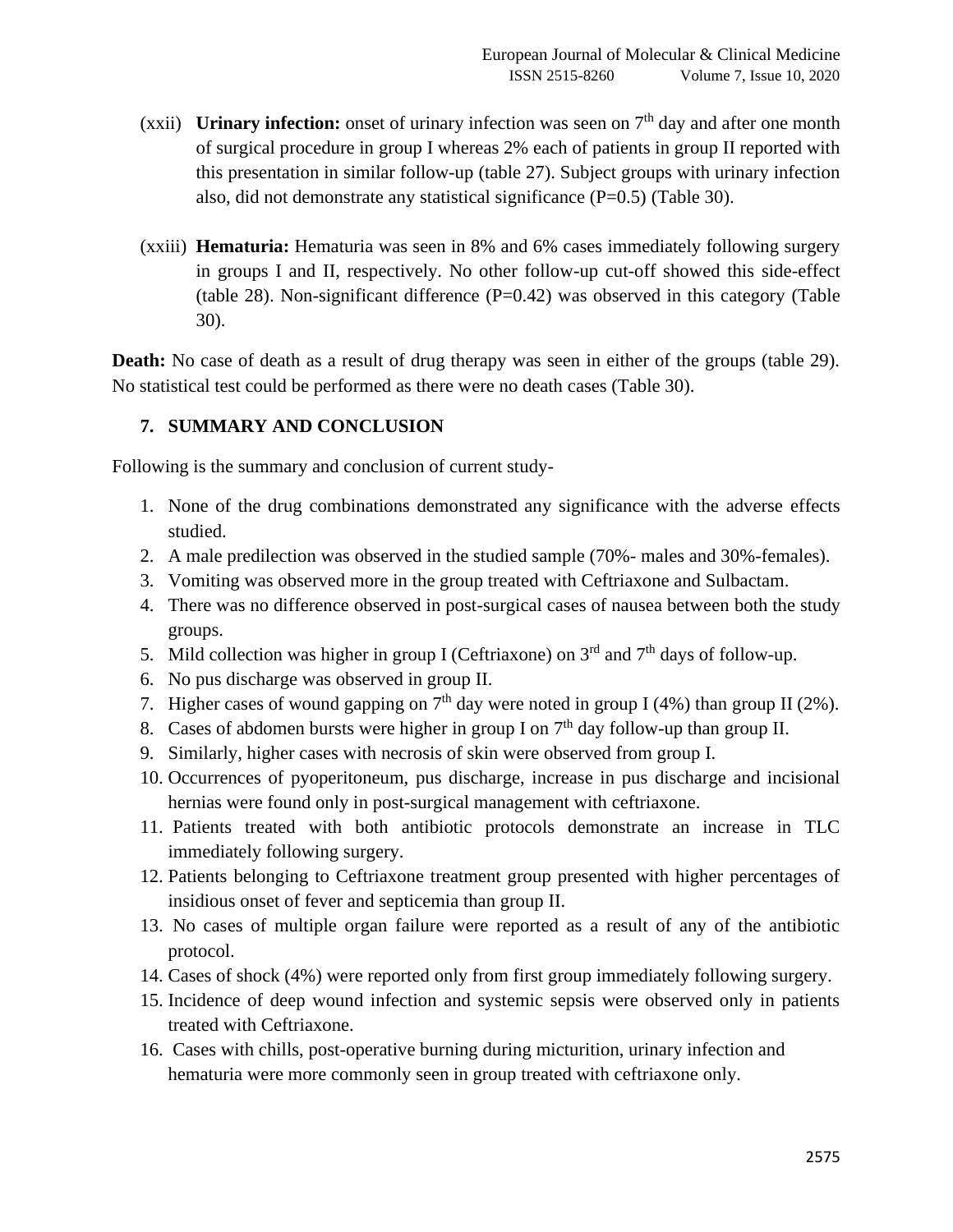In current study, the major drawback is the small sample size however, in the study no significant differences were observed between both the antibiotic groups in post-surgical management and related complications. Hence, to be absolutely determinative, larger sample needs to be studied.

#### **REFERENCES**

- **1)** A, Spies C. (2000). N-acetylcysteine increases liver blood flow and improves liver function in septic shock patients: results of a prospective, randomized, double-blind study. Crit Care Med 28:3799–3807.
- **2)** Anderson DJ, Podgorny K., (2014). Strategies to prevent surgical site infections in acute care hospitals 2014. Infect Control Hosp Epidemiology 2014. (Suppl 2)66–88.
- **3)** Angus DC, Linde-Zwirble WT., (2001). Epidemiology of severe sepsis in the United States: analysis of incidence, outcome and associated costs of care. Crit Care Med 29:1303–1310.
- **4)** Angus, D.C., (2010). The lingering consequences of sepsis: a hidden public health disaster? JAMA 304, 1833–1834 66.
- **5)** Annane D, Aegerter P., (2003). Current epidemiology of septic shock: the CUBRe Network. Am J Respir Crit Care Med 2003;168:165–72.
- **6)** Annane D, Sebille V., (2002). Effect of treatment with low doses of hydrocortisone and fludrocortisone on mortality in patients with septic shock. JAMA 288:862–871.
- **7)** Arnold L. Demain., (1983). Antibiotics containing the beta lactam structure. Handbook of experimental pharmacology vol 67 pg no. 442.
- **8)** Arora A, Bharadwaj P., (2017). Deliberation from Ethicon Panelists for Drafting Clinical Practice Guidelines for Surgical Site Infections, Prevention in line with Global Guidelines. World Health Organization, Delhi 2017.
- **9)** Ashraf M, Alam N., (2009). Determinants of wound infections for breast procedures: Assessment of the risk of wound infection posed by an invasive procedure for subsequent operation. International J Surgery 2009 543-560.
- **10)** Assicot M, Gendrel D., 1993. High serum procalcitonin concentrations in patients with sepsis and infection.Lancet 1993;341:515–8.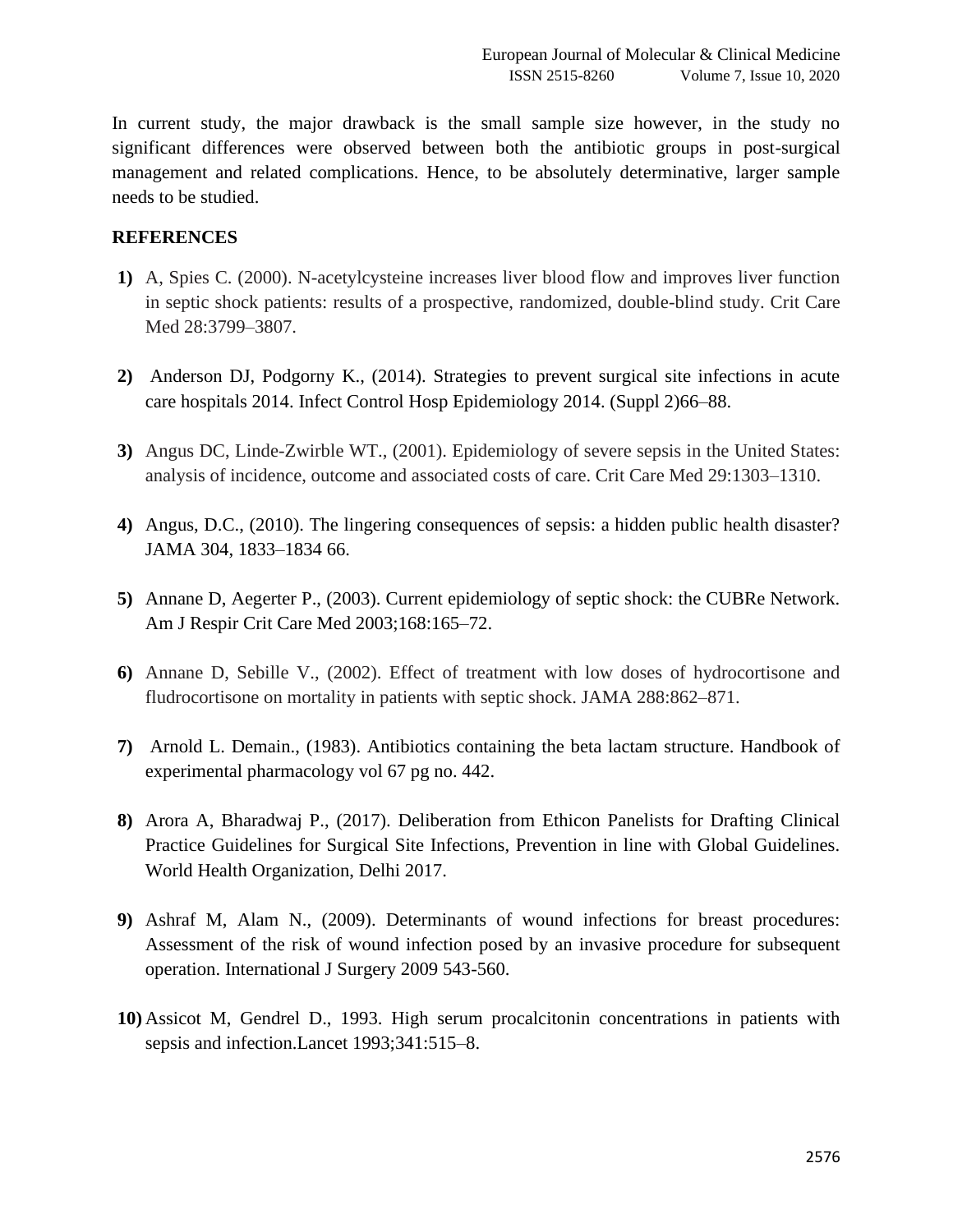- **11)** Beam TR, Raab T., (1984). Comparison of ceftriaxone and cefazolin prophylaxis against infection in open heart surgery. Am J Surg 148:8–14.
- **12)** Beksac MS, Urman CB., (1989). A randomized comparative study of a single-dose 3rd generation cephalosporin (ceftriaxone) and a broad spectrum ureidopenicillin (mezlocillin) in a controlled group trial for cesarean section prophylaxis. Int J Exp Clin Chemother 2:55– 57.
- **13)** Bhatia JY, Pandey K., (2003). Postoperative wound infection in patients undergoing coronary artery bypass graft surgery: A prospective study with evaluation of risk factors. *Indian Journal of Medical Microbiology 2003* pg. 246-250.
- **14)** Bhatia P, Mir MA., (2016). A new fixed dose combination of Ceftriaxone + Sulbactam + disodium edentate for definitive treatment of infections due to Piperacillin-Tazobactam resistant bacteria: A retrospective efficacy and pharmacoeconomic study. Br J Med Medical Res 2016;15(4):1-14.
- **15)** Boerma EC, van der Voort., 2007. Relationship between sublingual and intestinal microcirculatory perfusion in patients with abdominal sepsis. Crit Care Med 35:1055–1060.
- **16)** Bone RC, Balk RA., (1992). Definitions for sepsis and organ failure and guidelines for the use of innovative therapies in sepsis. The ACCP/SCCM Consensus Conference Committee. American College of Chest Physicians/Society of Critical Care Medicine. Chest 1992;101:1644–55.
- **17)** Boomer, J.S. et al., (2011). Immunosuppression in patients who die of sepsis and multiple organ failure. JAMA 306, 2594–2605 47.
- **18)** Botto H, Butreau-Lemaire M, Levy S (1993) Delval C (1993) Oral ofloxacin versus intramuscular ceftriaxone in antibiotic prophylaxis in transurethral prostate resection [in French]. Progresen Urologie 3:569–575.
- **19)** Bozkurt F, Kaya S., (2013). Assessment of perioperative antimicrobial prophylaxis using ATC/DDD methodology. Int J Infect Dis 2013, 212-7.
- **20)** Brogden RN, Ward A., (1988). Ceftriaxone, A reappraisal of its antibacterial activity and pharmacokinetics properties and update of its therapeutic use with particular reference to once-daily administration. Drugs 1988 pg. 604-645.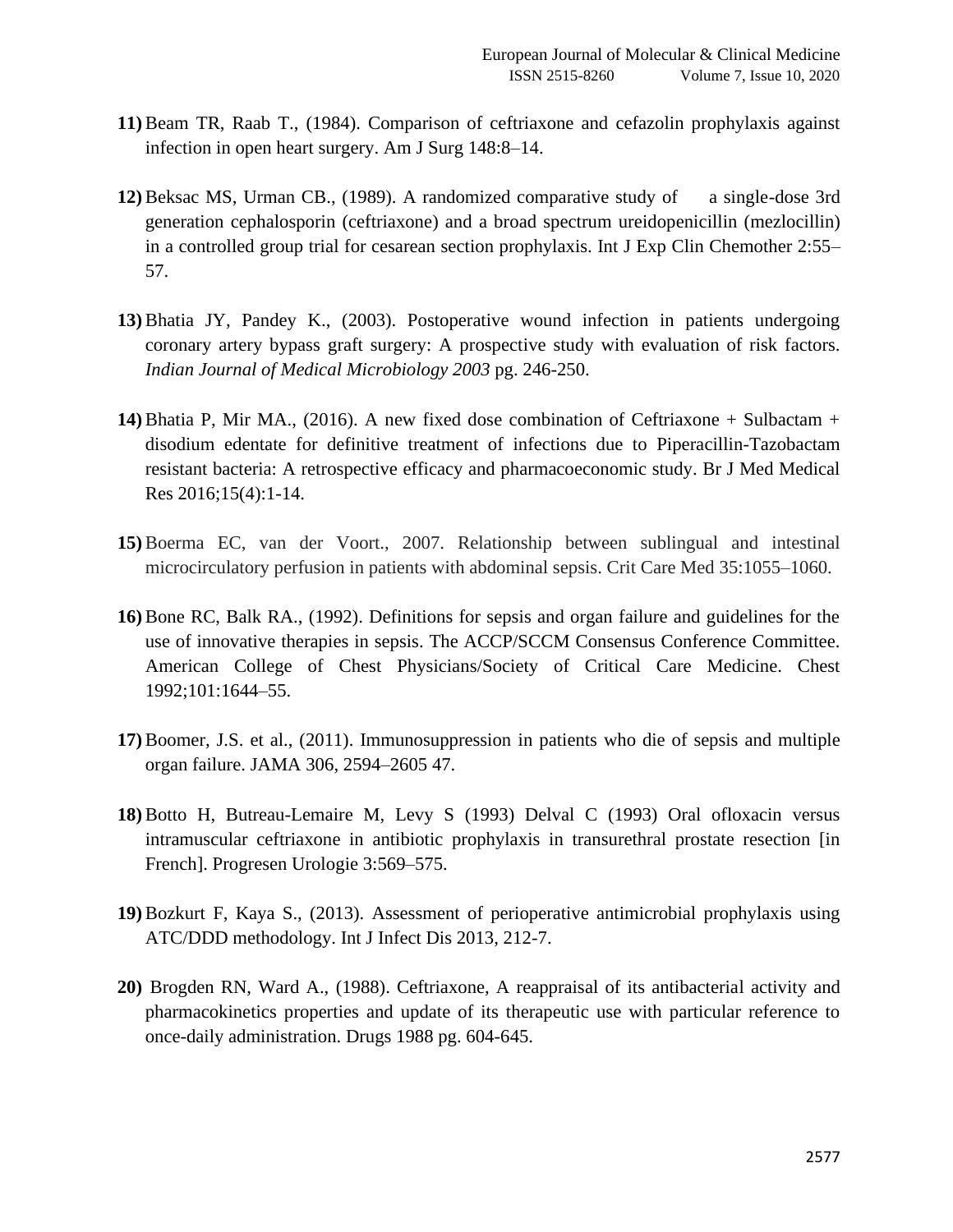- **21)** Brouwer WK, Jacomina AA., (1995). Single dose ceftriaxone versus single dose cefuroxime plus metronidazole for preventing febrile morbidity and urinary tract infections in vaginal hysterectomy. Eur J Obstet Gynecol Reprod Biol 61:143–146.
- **22)** Byrne DJ, Napier A., (1992). Prevention of postoperative wound infection in clean and potentially contaminated surgery. A prospective, randomised, double-blind, placebocontrolled clinical trial, pg. 43-52.
- **23)** Cavassani, K.A. et al. (2010) The post sepsis-induced expansion and enhanced function of regulatory T cells create an environment to potentiate tumor growth. Blood 115, 4403–4411 65.
- **24)** Cheong D, Goh HS., (1995). antibiotic prophylactic in colorectal surgery, A randomized, double-blind, controlled trial of amoxicillin-clavulanic acid versus ceftriaxone, Asian J surgery pg 227-230.
- **25)** Christ-Crain M, Morgenthaler NG., (2006). Proadrenomedullin to predict severity and outcome in community-acquired pneumonia . Crit Care 2006;10:R96–103.
- **26)** Cucchiaro G, Moisant R, Huguet C (1987) Antibiotic prophylaxis in digestive surgery. A prospective randomized trial with ceftriaxone versus cefoxitin. Antibiotic prophylaxis in surgery. 32nd World Congress of Surgery, pp 45–59.
- **27)** Dahaba AA, Hagara B., 2006. Procalcitonin for early prediction of survival outcome in postoperative critically ill patients with severe sepsis. Br journal Anaesth 2006;97:503–8.
- **28)** Dahl B, Schiodt FV., (2003). Plasma concentration of Gc-globulin is associated with organ dysfunction and sepsis after injury. Crit Care Med 2003;31:152–6.
- **29)** Dejager, L. et al., (2011). Cecal ligation and puncture: the gold standard model for polymicrobial sepsis? Trends Microbiol. 19, 198–208 55.
- **30)** Dhainaut JF, Shorr AF., (2005). Dynamic evolution of coagulopathy in the first day of severe sepsis: relationship with mortality and organ failure, Crit Care Med 2005;33:341–8.
- **31)** Dietrich ES, Bieser U., (2002). Ceftriaxone versus other cephalosporins for perioperative antibiotic prophylaxis: A meta-analysis of 43 randomized controlled trials. Chemotherapy 48:49–56.